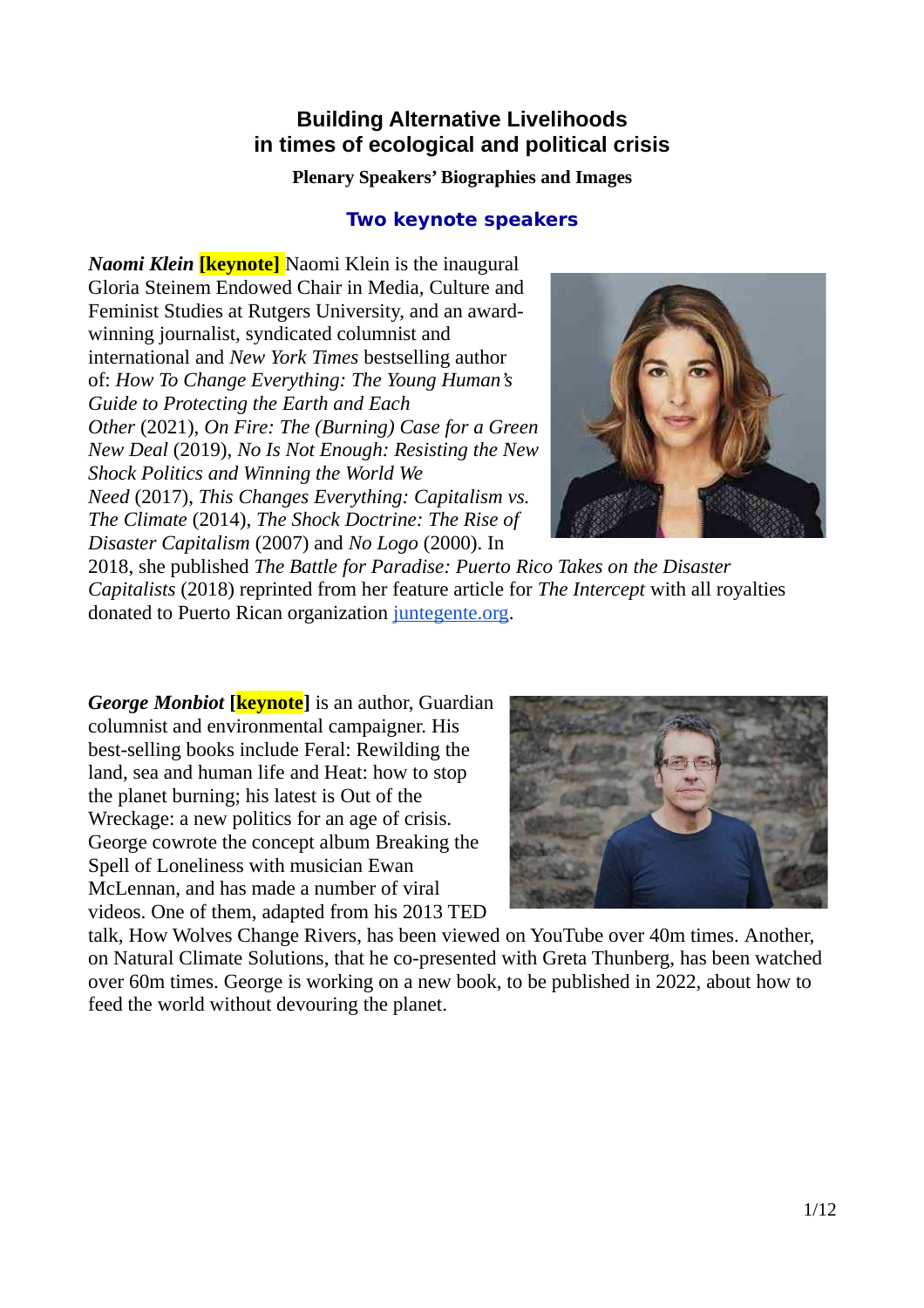## **Panelists, in order of session.**

### *Tonny Nowshin* **[Alliances between academia and**

**activism]** is an economist, climate justice and degrowth activist. Tonny grew up in Bangladesh. Along with social movements in Bangladesh, she mobilized to save the world's largest Mangrove forest, the Sundarbans. She is an international development professional and has worked for German and international climate NGOs. Professionally at the moment, her work focuses on fossil fuel finance. She is working with 350.org. In her activist work, she focuses on centering the concept of climate justice at the core of the degrowth and climate movement by putting forward antiracist and decolonial perspectives.



### *Gabriela Cabaña* **[Alliances between academia and**

**activism]** is an anthropologist, Ph.D. researcher at the London School of Economics and Political Science. Her research focuses on energy planning and emerging conflicts surrounding energy transitions in southern Chile from a feminist and decolonial perspective. She is also part of the Centro de Análisis Socioambiental - CASA (Centre for Social-Environmental Analysis), based in Chile.



*Clive L. Spash* **[Alliances between academia and activism]** is Professor of Public Policy & Governance at WU, Vienna University of Economics & Business, Editor-in-Chief of Environmental

Values, and former President of the European Society for Ecological Economics (ESEE). As an ecological economist he has promoted the need for social-ecological transformation of growth economies and price-making market systems as well as a paradigm shift in economic thought. As an activist he has been personally engaged in various environmental campaigns and movements for over forty years, as well as fighting against censorship of science.

He has published widely in the fields of economics, political economy, social psychology, project and policy evaluation, environmental policy, philosophy and ethics. He has conducted research on climate change, biodiversity loss, air pollution,



conservation and land-use. He is ranked in the top 5% of economists in the world (out of over 60,000 registered authors), by Research Papers in Economics on 15 multiple publications/citations criteria. His books include: Fundamentos para una economía ecológica y social (FUHEM Ecosocial & Catarata, 2020); Routledge Handbook of Ecological Economics: Nature and Society (Ed., Routledge, 2017), Ecological Economics: Critical Concepts in the Environment, 4 Volumes (Ed.,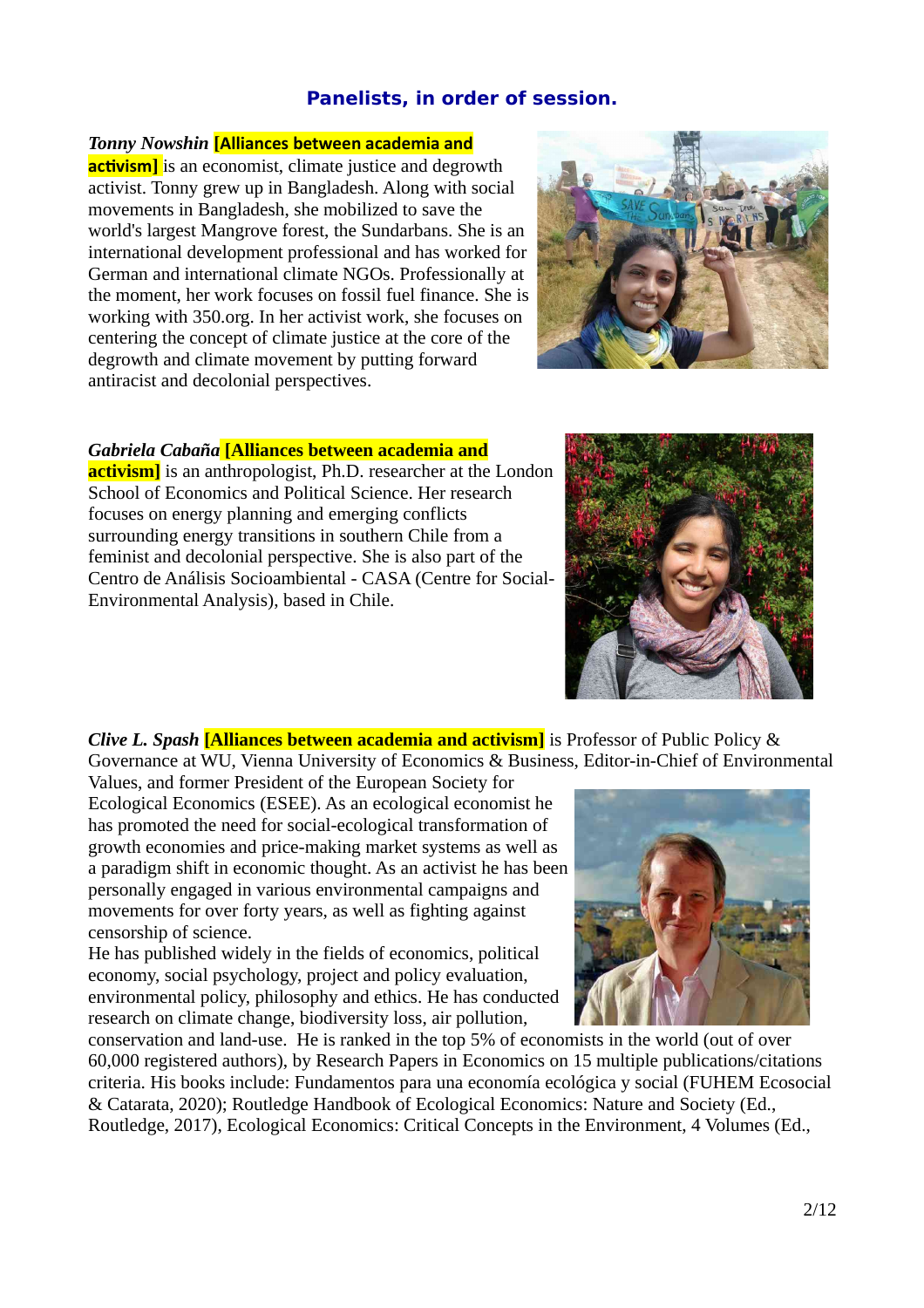Routledge, 2009), and Greenhouse Economics: Value and Ethics (Routledge, 2002). More information can be found at [www.clivespash.org](http://www.clivespash.org/)

#### *Julia Steinberger* **[Alliances between academia and activism]**

researches and teaches in the interdisciplinary areas of Ecological Economics and Industrial Ecology. Her research examines the connections between resource use (energy and materials, greenhouse gas emissions) and societal performance (economic activity and human wellbeing). She is interested in quantifying the current and historical linkages between resource use and socioeconomic parameters, and identifying alternative development pathways to guide the necessary transition to a low carbon society. She is the recipient of a Leverhulme Research Leadership Award for her research project 'Living Well Within Limits' investigating how universal human well-being might be achieved within planetary



boundaries. She is Lead Author for the IPCC's 6th Assessment Report with Working Group 3.

Prof. Steinberger is Professor of Societal Challenges of Climate Change at the University of Lausanne since 2020. Before that, she worked at the University of Leeds, and was a Senior Researcher at the Institute of Social Ecology in Vienna (SEC), where she investigated sustainable cities and the links between material use and economic performance. She has held postdoctoral positions at the Universities of Lausanne and Zurich, and obtained her PhD from the Massachusetts Institute of Technology. She has published over 40 internationally peer-reviewed articles since 2009 in journals including Nature Climate Change, Nature Sustainability, WIRES-Climate Change, Environmental Science & Technology, PLOS ONE and Environmental Research Letters.

#### *Dr. Tania Briceno* **[Alliances between academia and**

**activism**] is a Lead Economist at the Conservation Strategy Fund. She is an ecological economist with more than 15 years of experience conducting environmental valuations, socioeconomic analyses, and ecosystem service assessments. Prior to joining CSF she was Senior Economist at Batker Consulting LLC. Previously, she served as Program Director and member of the leadership team for Earth Economics. She has dedicated most of her research career to the advancement and application of ecosystem service valuation. She also worked with the Government of Canada creating policies for climate change mitigation and adaptation and with a team of industrial ecologists



at the University of Science and Technology in Norway to better account for greenhouse gas emissions and identify economic activities with the greatest potential for reductions. Tania has a PhD in Environmental Economics from University of Montreal, a Masters in Ecological Economics from Leeds University, and a BA in Economics and International Development from McGill University. She is native Colombian and speaks English, Spanish and French fluently.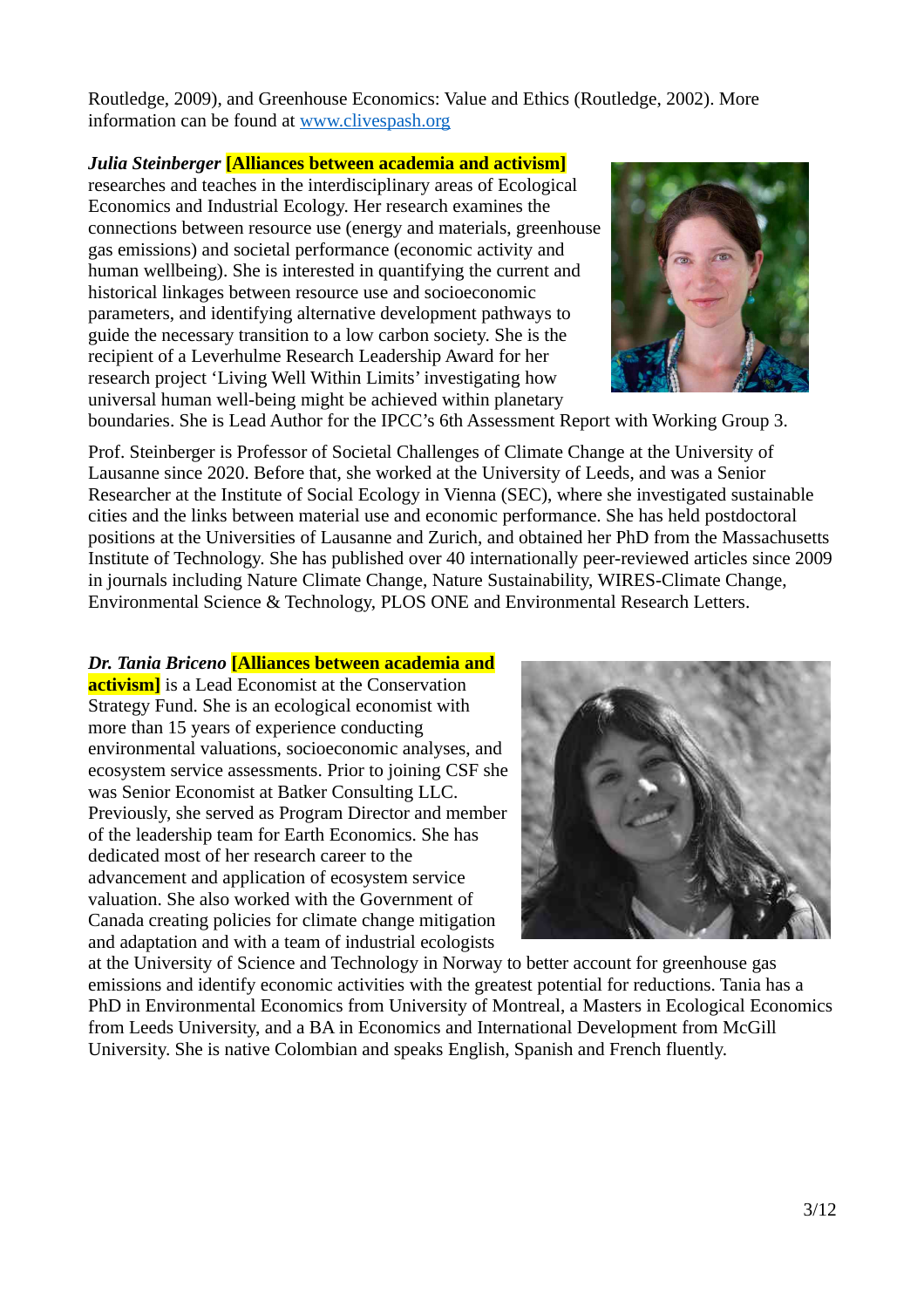**Alexandra Köves [The future of ecological economics]** received her PhD from the Corvinus University of Budapest on sustainable employment within the field of ecological economics. In the first decade of her career, she worked with development programmes in the fields of employment policy, social integration, vocational training, adult and higher education. After having realised that what we call development currently is neither sustainable, nor socially just, a decade ago she turned towards re-examining the theoretical principles. She teaches ecological economics, Degrowth and decision sciences, and her research focuses mainly on sustainability scenarios using backcasting techniques. She is board member of ESEE. In Hungary, she has become a known advocate of ecological



economics trying to introduce this research field to a wider audience, running a weekly podcast series called "Green Equality". She is also host of the newly launched podcast of ESEE called Economics for Rebels.

*Louison Cahen-Fourot* **[The future of ecological economics]** is

a post-doc researcher at the Institute for Ecological Economics of the Vienna University of Economics and Business. He works in the fields of ecological macroeconomics and political economy of capitalism and the environment on topics such as money, finance and sustainability, the economic and financial impacts of the lowcarbon transition, the diversity of capitalism and the social relation to the environment, and socio-ecological metabolism and socio-economic dynamics of contemporary economies. Louison holds a PhD in Economics from Sorbonne Paris Nord University.



*Beatriz Macchione Saes* **[The future of ecological economics]** is a Professor in the School of Politics, Economics and Business at the Universidade Federal de São Paulo (Eppen-Unifesp, Brazil). She holds a BA in Economics from Universidade de São Paulo (USP); and a MA and PhD in Economic Development from Universidade Estadual de Campinas (Unicamp, Brazil). She also has been a postdoctoral researcher at the Universidade Federal Fluminense (UFF, Brazil). She is an ecological economist concerned with Latin American development, extractivism and environmental conflicts related to mining, and environmental liabilities of corporations.

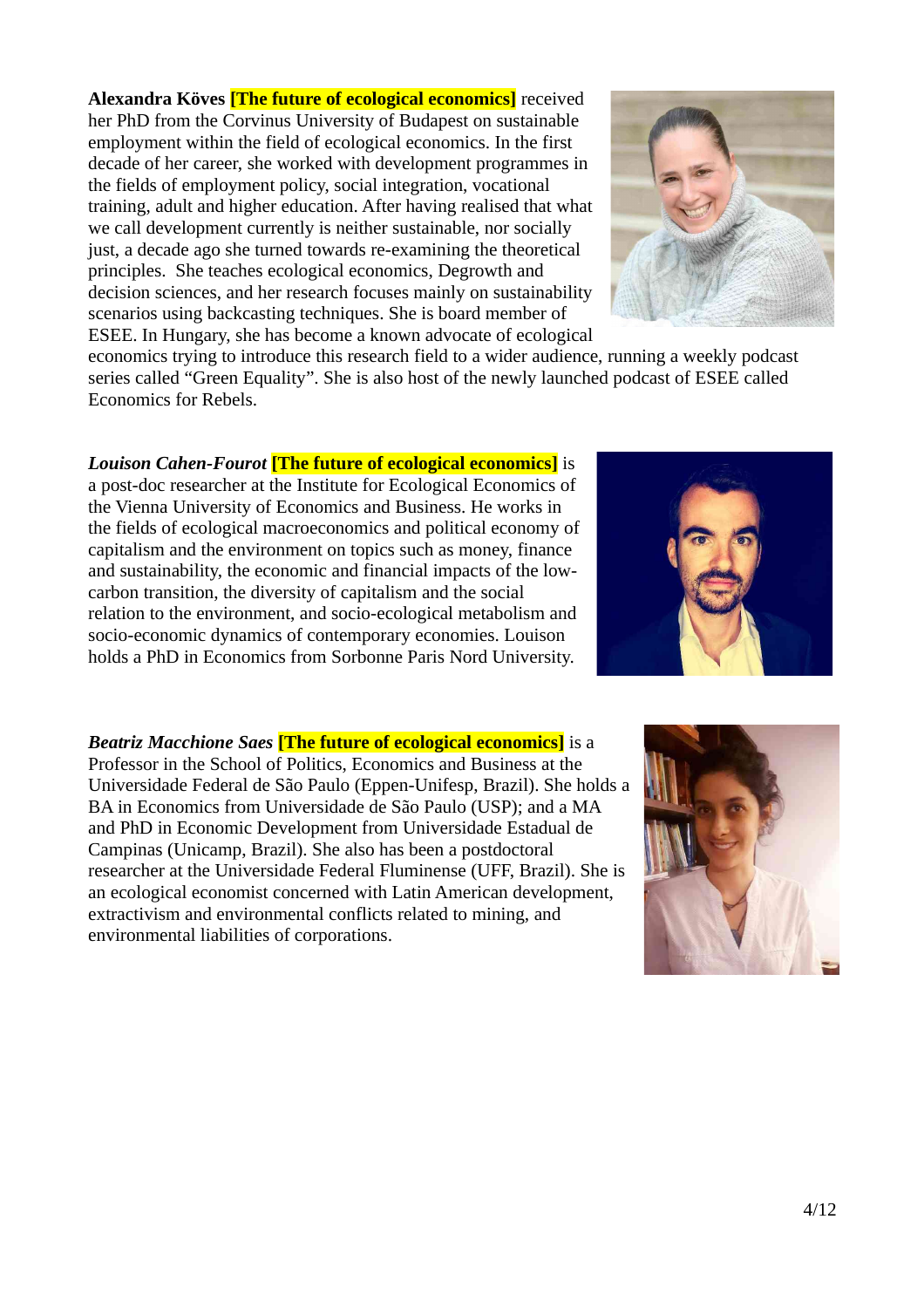#### *Bengi Akbulut* **[The future of ecological economics]** is

an assistant professor at the department of Geography, Planning and Environment, Concordia University, Montréal. She received her B.A. from Boğaziçi University (2004) and PhD from University of Massachusetts at Amherst (2011), both in economics. Her joint and independent work appeared in the Cambridge Journal of Economics, Development and Change, Journal of Peasant Studies, Ecological Economics, Geoforum and Environment and Planning, among others. Her research is at the intersection of political economy, ecological and feminist economics. She has written on the critiques of developmentalism and economic growth in general, and the interlinks between developmentalism and state hegemony



in Turkey in particular. A significant part of her recent work focuses on economic alternatives, including community economies, commons and degrowth. She is currently working on two related themes within this broader theme: the first focuses on developing a case for economic democracy from an ecological economics perspective; the second is on the question of work and the future of work.

*Dr. [Robert Costanza](http://www.robertcostanza.com/)* **[The future of ecological economics]** is a professor of Ecological Economics and Vice Chancellor's Chair in Public Policy at the Crawford School of Public Policy at the Australian National University. He is also currently a Senior Research Fellow at the Stockholm Resilience Center, an Affiliate Fellow at the Gund Institute for Environment, a deTao Master of Ecological Economics at the deTao Masters Academy, China, a Fellow of the Academy of Social Sciences in Australia and the Royal Society of Arts (UK), and an Ambassador of the Wellbeing Economy Alliance [\(WEAll\)](https://wellbeingeconomy.org/).

Professor Costanza's transdisciplinary research integrates the study of humans and the rest of nature to address research, policy and management issues at multiple time and space scales, from small watersheds to the global system. His areas of expertise include: ecological economics, ecosystem services, landscape ecology, integrated ecological and socioeconomic modelling, energy and material flow analysis, environmental policy, social traps and addictions, incentive structures and institutions.

He is co-founder and past-president of the International Society for Ecological Economics, and founding editor of the society's journal,  *[Ecological Economics](https://www.journals.elsevier.com/ecological-economics/editorial-board)*[.](https://www.journals.elsevier.com/ecological-economics/editorial-board) He currently serves on the editorial board of ten other international academic journals. He is also founding editorin-chief of *[Solutions](http://www.thesolutionsjournal.org/)* a unique hybrid academic/popular journal and editor in chief of [The Anthropocene Review.](https://journals.sagepub.com/home/anr)



Professor Costanza is the author or co-author of over [600 scientific papers and 28 books.](http://www.robertcostanza.com/) His work has been cited more than [125,000 times in Google Scholar](https://scholar.google.com.sg/citations?hl=en&user=EQ-mkaAAAAAJ) with an h-index of 133. More than 350 interviews and reports on his work have appeared in various popular media and he has written over [75 articles for the popular press.](http://www.robertcostanza.com/popular-articles/)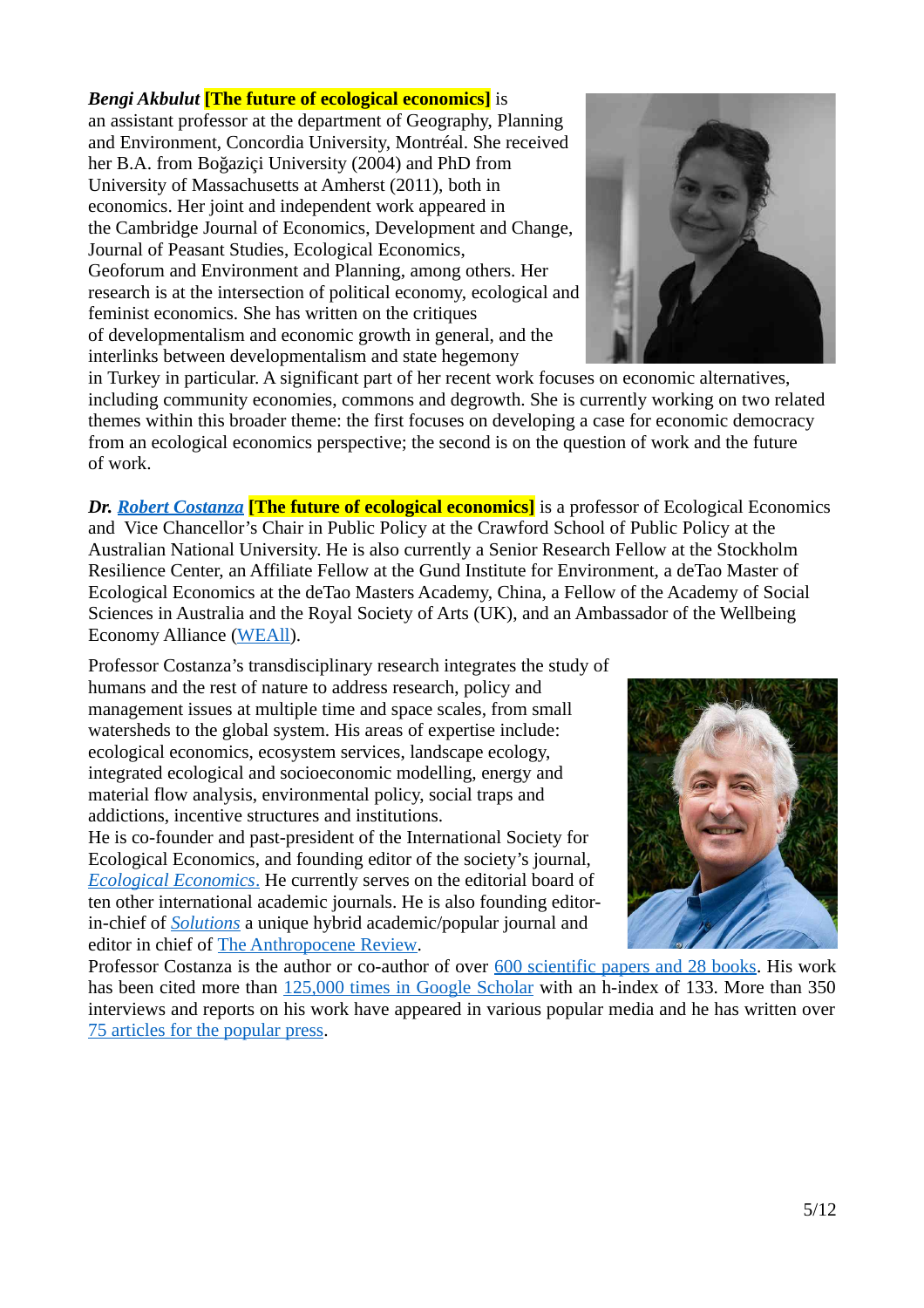*Lisi Krall* **[The future of ecological economics]** I am a Professor of Economics at the State University of New York, Cortland, and a board member of the ISEE. I have been active in EE since the 1990s. I also work with The Land Institute and its attempt to push cultural change through its Ecosphere Studies and New Perennials Project; the Foundation for Deep Ecology; and the Evolution Institute. My work is focused broadly on economic systems, their etiology, structure and dynamic, and the context they establish between humans and the more-than-human world. My present research utilizes a transdisciplinary methodology incorporating evolutionary biology, history, anthropology as well as economics and ecology to understand the major economic and



evolutionary transition that occurred with the agricultural revolution around annual grains, and the challenge it presents for rapprochement between humans and earth in its present iteration—global capitalism.

#### *Corinna Dengler* **[The future of ecological economics]** is a feminist ecological economist and degrowth scholar activist based in Bremen, Germany. She studied economics, development studies, and *Socio-Ecological Economics and Policy* in Vienna, Moscow and Quito. From March 2017 onwards, she worked as a research assistant at the University of Vechta, where she finished her PhD titled "*Feminist Futures: What Degrowth learns from the Feminist Critique of Science, Economics, and Growth*" at the chair for feminist economics in August 2020. She is currently employed as postdoctoral researcher and senior lecturer at the department for *Development and Postcolonial Studies* at the University of Kassel, Germany. Her research focuses on the intersections of feminisms, decolonitality, and the environment and she is part



of the coordination group of the Feminisms and Degrowth Alliance (FaDA), an international network that aims at making feminist thought and practices an integral part of degrowth scholarship.

**Contd/…. -->**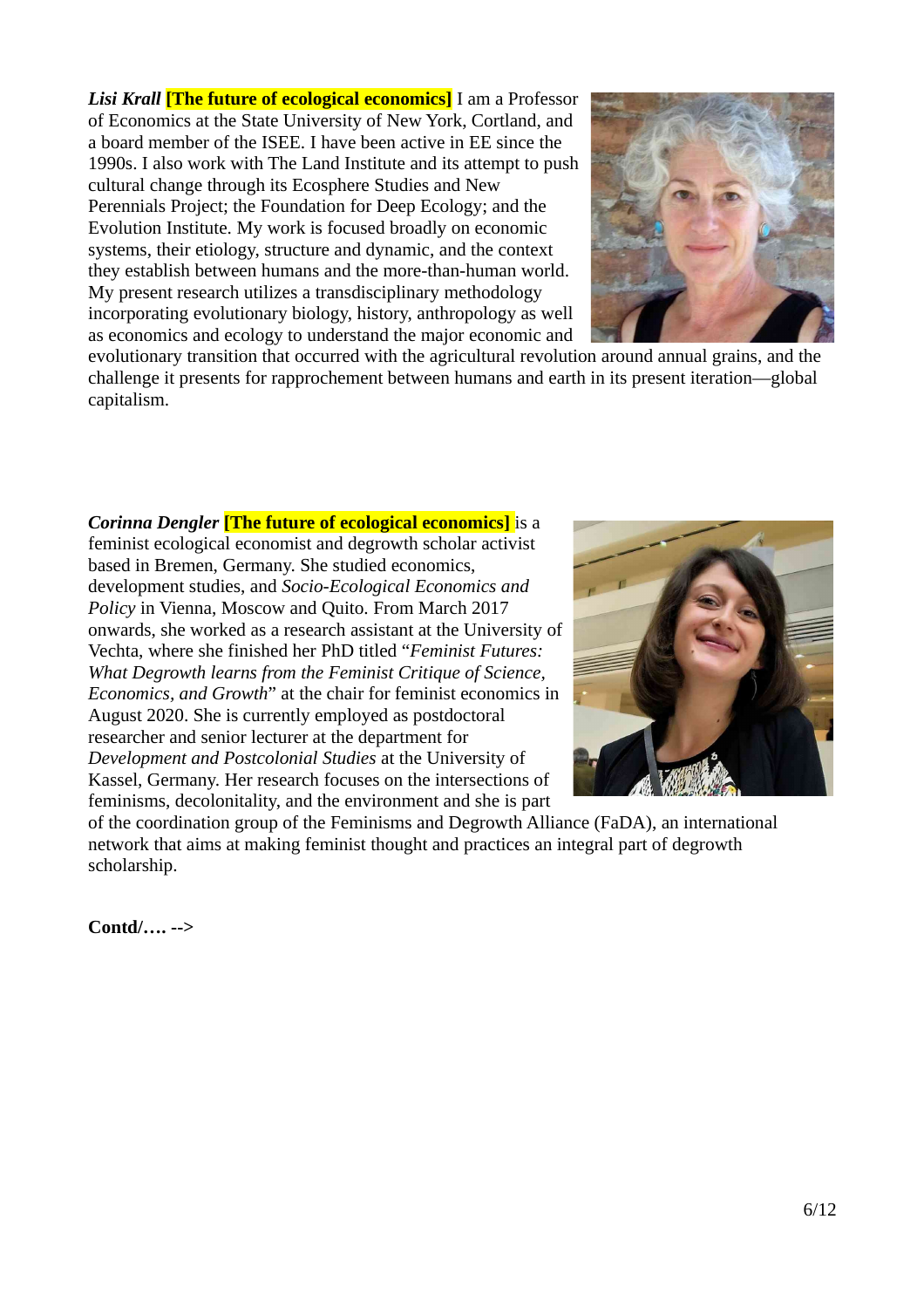#### **Glicéria Jésus da Silvabetter [diverse**

**voices],** known as *Célia Tupinambá,* is from the Serra do Padeiro village, located in the Tupinambá Indigenous Land of Olivença, in the south of the State of Bahia, Brazil. She participates intensively in the Tupinambá's political and religious life, getting involved, above all, in issues related to education, the productive organization of the village, social services and women's rights. She is currently a teacher at the Tupinambá Serra do Padeiro State College (CEITSP). She has been President of the Association of Tupinambá Indiginous Population of Serra do Padeiro (AITSP).



She has also worked in the Network of Indigenous Peoples and Organizations in the Northeast, Minas Gerais and Espírito Santo (Apoinme) and was a member of the National Commission for Indigenous Policy (CNPI). In addition, she represents her people at the United Nations Entity for Gender Equality and the Empowerment of Women (UN Women). In 2015, she made the documentary "Voz Das Mulheres Indígenas" (17min.), which gathers testimonies of indigenous women from Bahia, Pernambuco, Rio Grande do Norte and Alagoas about their trajectories in the indigenous movement. [Available at: [https://www.youtube.com/watch?v=MLSs\\_5elMqk](https://www.youtube.com/watch?v=MLSs_5elMqk) ].

*Tamara Goddard* **[Diverse voices]** is CEO, Four Our Future Indigenous Economic Corporation. Tamara has an extraordinary understanding of Nation Building, Aboriginal business, First Nations governance, culture, and history. Of the Saulteau First Nation in North Eastern BC, she continues to work on identifying and creating solutions to build healthy Indigenous economies in Canada.

Tamara completed her Master's Degree in Indigenous Business & Leadership at SFU. Tamara's primary focus is the study of traditional Indigenous ideologies and how the Indigenous way of being can sustain beyond the current neoliberal regime.



Over the past 15 years, Tamara has performed extensive research pertaining to the gaps between First Nations, Government, and Industry. Tamara utilizes this research in her work with multiple First Nations and Indigenous organizations towards developing and implementing economic strategies and growth partnerships. With this experience, Tamara now works on economic development projects such as hotels, affordable housing, food and water security technologies, and ecological restoration corporations.Tamara is currently the CEO of Four Our Future Indigenous Economic Corporation, which is a merger between Chief Gibby Jacob and Association Inc. and Mahigan Research and Development. Currently, she is expanding Four Our Future to partner with the latest technologies in environmental, water, housing, agriculture and power management. Four Our Future works across Canada in real estate development, environmental restoration, economic development and major projects.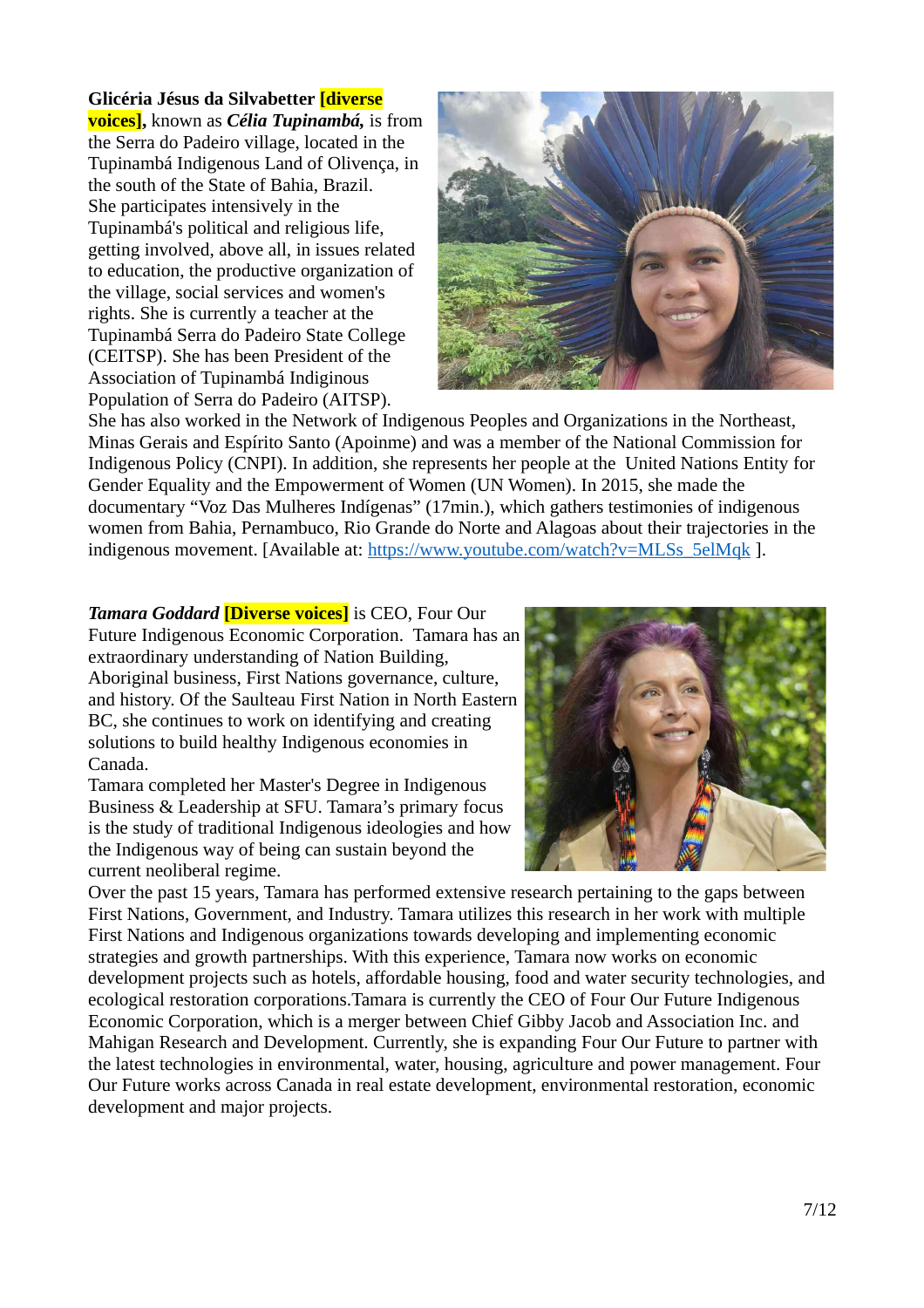## **Hilary Wainwright** *[Trade unions and the Just Transition]* **is a**

Fellow of the Transnational Institute and co-ordinates the European dimension of it's New Politics Project; a founder editor and coeditor of Red Pepper; an active member of The World Transformed.

Between 1978-1982. She worked with the Lucas Aerospace Shop Stewards Combine Committee on documenting their experiences and identifying the problems that they faced.

Between 1982 and 86 she worked as Deputy Chief Economic

Advisor to the Greater London Council and with Mike Cooley , Robin Murray, Mike Ward and others worked to develop the approach of popular planning for socially useful production to address the problem unemployment and unmet need in London.

Her latest book is A New Politics from the Left. Others include Reclaim the State: Experiments in Popular Democracy; Arguments for a New Left: Answering the Free Market Right; Labour. A Tale of Two Parties.

(co-author)The Lucas Plan. A New Trades Unionism in the Making? (co-author)Beyond the Fragments. Feminism and the Making of Socialism

### **Paul Goldrick-Kelly [Trade unions and the Just Transition]** is

an Economist at the Nevin Economic Research Institute based in Dublin. A graduate of University College Dublin with a HDIP and MA in Economic Science, Paul's work has examined issues related to healthcare, housing, tax and revenue sufficiency as well as productivity performance in the Republic of Ireland. Paul's current research interests relate to ecological sustainability and political economy, incorporating issues related to Just Transition. Paul is currently engaged in a collaborative doctoral research project with NUI Maynooth concerning carbon lock-in and its manifestation

and propagation through institutions. This work is funded in partnership with the Irish Research Council.

**Brenda O'Neill [Trade unions and the Just Transition]** has lectured for more than twenty years in the Department of Computing and Mathematics in Waterford Institute of Technology (WIT). She is currently a PhD researcher. Brenda is a member of the Insyte-Cooley Research Lab (I-CRL) in the Digitization Hub of the Luke Wadding Library in WIT which fosters expertise in the use of metadata standards for interoperability of digital cultural heritage systems, data analytics and use of AI on large archive datasets. The I-CRL follows the Human Centered ethos of the late Professor Michael Cooley one of the architects of the Human Centered Systems approach to systems design. He believed that technology should augment but not replace the work of the

human, that tacit knowledge (that which we know but cannot tell) should be valorized and that there should be responsible production for the benefit of society. Brenda is also a member of the Diversity and Inclusion Working Group in the International Federation of Automatic Control (IFAC).

**Seán Byres [Trade unions and the Just Transition]** joined Trademark in 2014, having completed a PhD at the University of Ulster the previous year. He contributes to Trademark's education programmes but is principally responsible for the organisation's research projects. Seán has



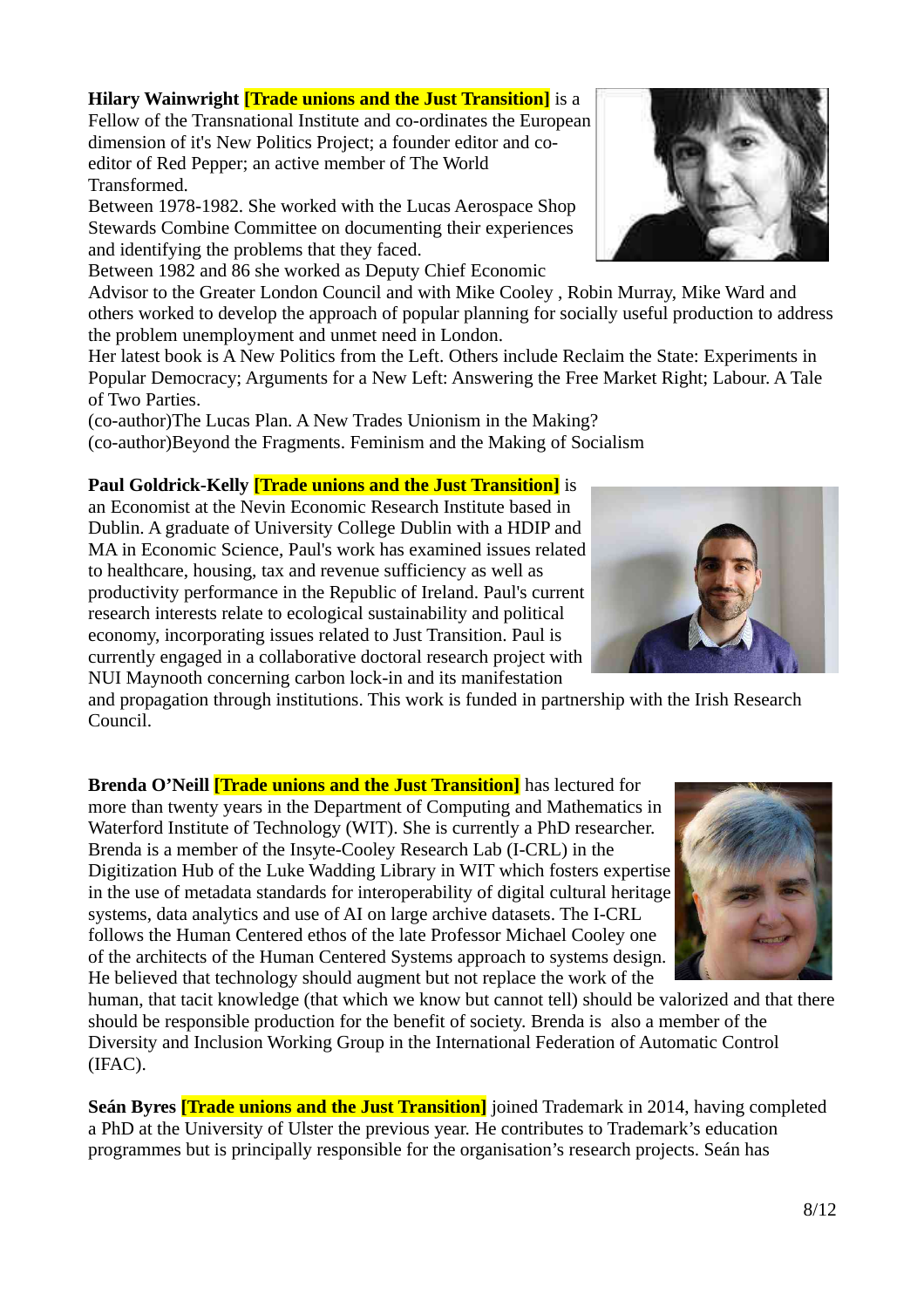authored a number of widely cited reports and provided research support to various trade union and campaigning organisations, and continues to work collaboratively with various the Irish and European partners on projects relating to economic and political strategies for a just transition. He is an active member of Unite the union and Belfast Trades' Council, as well as sitting on the board of Financial Justice Ireland and the 50th Anniversary Civil Rights Committee. He co-hosts the Trademark Belfast podcast 'A Workers Guide to Everything'.

**John Barry** *[Trade unions and the Just Transition]* **is a recovering** politician, member of University and College Union (UCU), Professor of Green Political Economy and Co-Director of the Centre for Sustainability, Equality and Climate Action at Queens University Belfast. He is also Co-Chair of the Belfast Climate Commission.

#### *Jan Otto Andersson* **[Provisioning to meet basic needs within limits]** Retired professor in Economics from Åbo Akademi University. Written on unequal exchange, the Nordic

economic models, basic income, ecological economics and

degrowth. Author of texts on the "Third Left".

*Vincent Liegey* [**Provisioning to meet basic needs within limits]** co-author of Exploring Degrowth: A Critical Guide (Pluto Press, 2020). Engineer, interdisciplinary researcher, spokesperson for the French degrowth movement, he is the coordinator of Cargonomia — a centre for research and experimentation on degrowth, a social cooperative for sustainable logistical solutions and local food distribution using cargo-bikes in Budapest. He is also co-author of Un Projet de Décroissance (Editions Utopia, 2013) and La Décroissance, No Fake (Tana Editions, 2021).





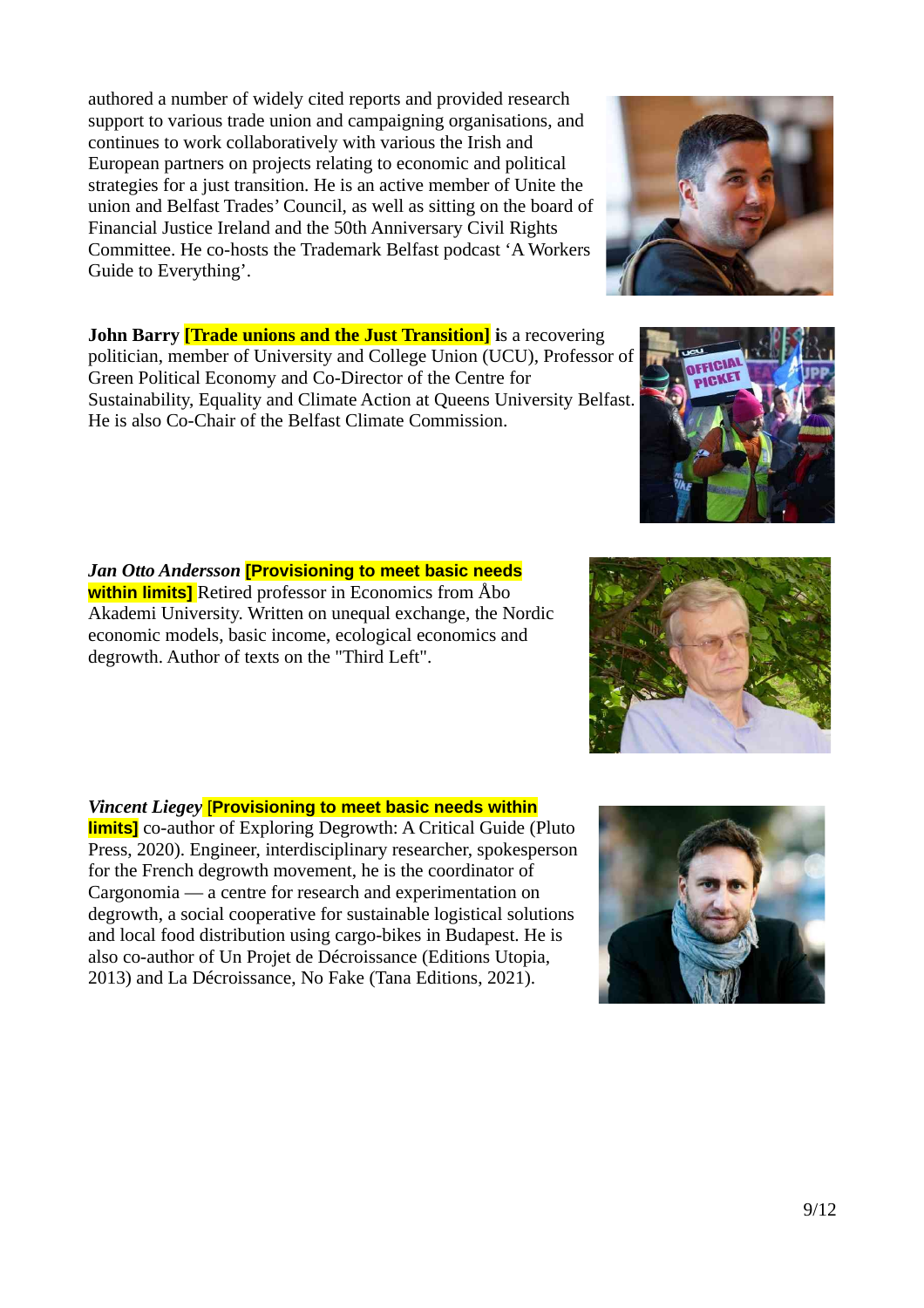*Dan Bailey* will be chairing the session **[Provisioning to meet basic needs within limits]** He is a Senior Lecturer in International Political Economy at the Future Economies Centre at Manchester Metropolitan University. His research addresses the relationship between environmental unsustainability, the global economy, and the state's institutions, objectives and strategies. He has published research in *New Political Economy*, *Environmental Politics*, *Competition and Change*, *Local Government Studies*, *British Politics* and *Renewal* amongst other academic journals, has co-authored reports for the *New Economics Foundation* and *Foundation for European Progressive Studies*, and collaborated on an edited collection

with Prof. Colin Hay. He has previously worked at the University of Manchester, the University of Sheffield and the University of York.

*Maeve Cohen* **[Provisioning to meet basic needs within limits]** is a campaigner, organiser and researcher working to build inclusive economies that serve people and planet. She programme officer at the Social Guarantee and former director at Rethinking Economics.

*Anna Saave* **[Provisioning to meet basic needs within limits]** is an ecofeminist political economist with a background in environmental sciences and sustainability economics based in Jena, Germany. She is currently finishing her PhD on "Appropriation and Externalization as a Basis for Accumulation. On the Inside-Outside-Relation of the Capitalist Mode of Production", which will be published as a monograph. She works as a research manager at Friedrich-Schiller-University Jena, Germany, and is a member of the Feminism and Degrowth Alliance. Her research focuses on the political-economic interconnections of care and reproductive work as well as ecological processes with the capitalist mode of production. Anna studied in Germany and Iceland and has been a visiting scholar at the philosophy department at Oregon State

University. Her further academic interests include feminist economics, degrowth, socio-ecological transformations, artistic research and plural socio-economic higher education.

*Bina Agarwal* **[Mainstreaming a new economics: Levers for change in a post-COVID economic recovery** is Professor of Development Economics and Environment at the University of Manchester, UK. She has been President of the International Society for Ecological Economics and President of the International Association for Feminist Economics. She holds honorary doctorates from ISS, The Hague, and the University of Antwerp, and is an elected member of the Accademia Nazionale dei Lincei, Italy.





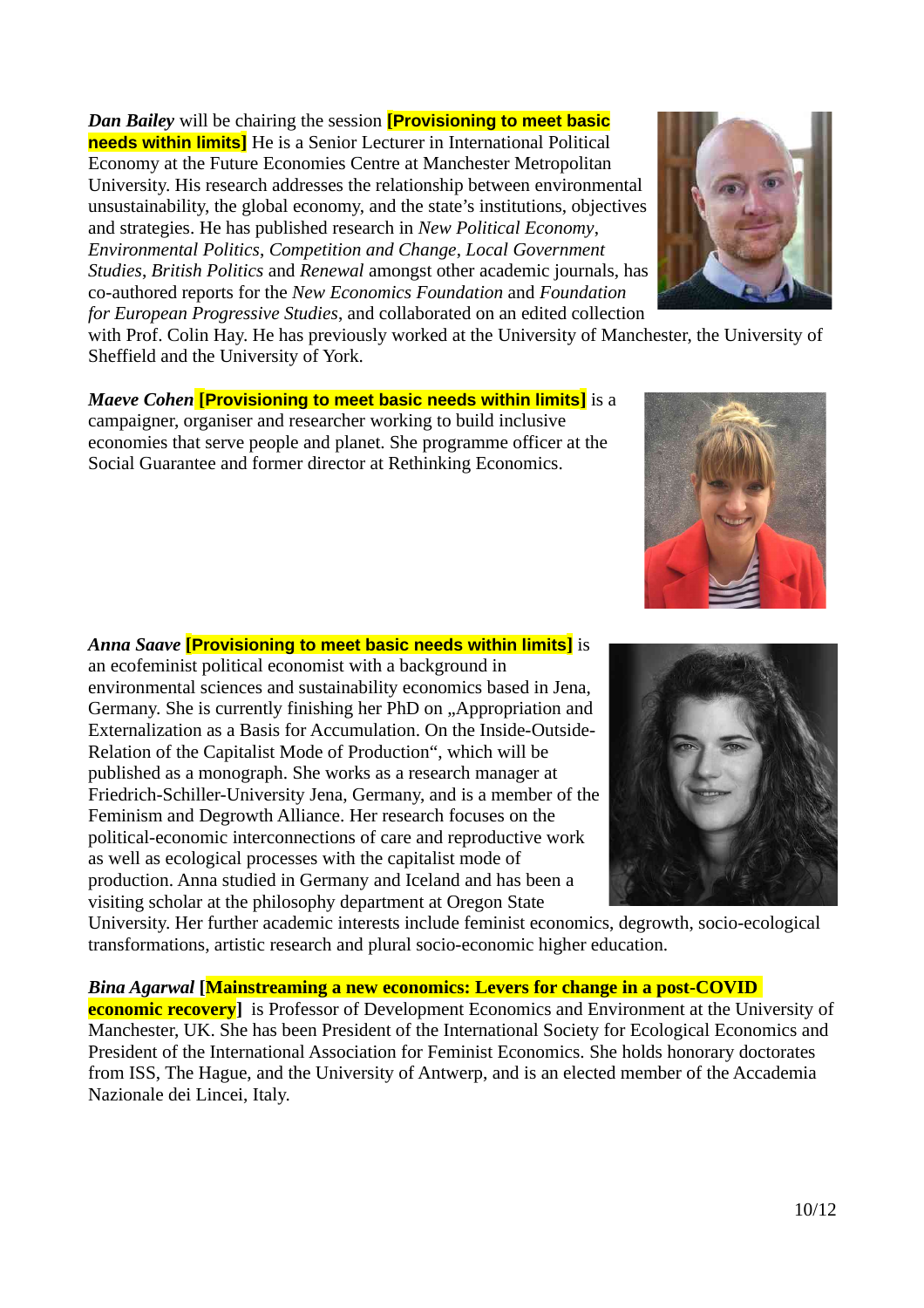Agarwal has written extensively on environmental governance, agrarian change, land rights, and poverty and inequality, especially from a gender and political economy perspective. Her many books include the awardwinning, A Field of One's Own (Cambridge University Press,1994); Gender and Green Governance (Oxford University Press, 2010); Gender Challenges (OUP, 2016), a three volume compendium of her selected papers; and Gender Inequalities in Developing Economies (2021, Italian trans.). Her many awards include a Padma Shri in 2008; the Leontief Prize 2010 'for advancing the frontiers of economic thought'; the Louis Malassis International Scientist Prize 2017; and the International Balzan Prize 2017.

#### *Jane Kabubo-Mariara* [**Mainstreaming a new economics: Levers for change in a post-COVID economic recovery** is the

Executive Director of the Partnership for Economic Policy and a Professor of Economics of the University of Nairobi, Kenya. She is the president of the African Society for Ecological Economics, a member of the Central Bank of Kenya's Monetary Policy Committee and the German Institute of Global and Area Studies Advisory Board. Jane has over 30 years' experience in capacity building and research and has served in various corporate and scientific advisory roles globally. Her research interests include climate change impacts and adaptation, youth and women

empowerment, multidimensional and child poverty. Jane has published widely in leading economics journals. She holds a PhD, Master and bachelor's degrees in economics from the University of Nairobi

*[Jasper Kenter](http://www.jasperkenter.com/)* **[Mainstreaming a new economics: Levers for change in a post-COVID economic recovery]** is Principal Investigator for the [Global Assessment for New Economics](http://www.neweconomics.net/) (GANE). He directs Ecologos, an independent research company, and was previously Reader at the University of York, UK. Jasper's broader research is focused on integrating nature's economic, social and cultural values in decision making through deliberative democratic processes, looking through the lenses of economics, ecology, ethics, psychology, politics and spiritual practice. His work has received funding from European, UK, Norwegian and Finnish research councils, and prizes from the European Society for Ecological Economics and the Society for Conservation Biology. He is a lead author for the IPBES Values

Assessment and has previously served on the boards of both ISEE and ESEE. Jasper also works as a spiritual counsellor and was ordained as an interfaith minister by the One Spirit Interfaith Foundation.

*Sam Buckton* [**Mainstreaming a new economics]** graduated in Biological Natural Sciences at the University of Cambridge in 2018. He has worked with conservation NGOs including the Royal Society for the Protection of Birds, the Box Moor Trust and several Wildlife Trusts, and whilst working for the University of Cambridge in 2019-20 he contributed to the University's recently published Biodiversity Action Plan and designed the Cambridge Biodiversity Metric. He is currently studying an MSc in Environmental Economics and Environmental Management at the University of York and is completing a dissertation linked to his GANE research. He is also a